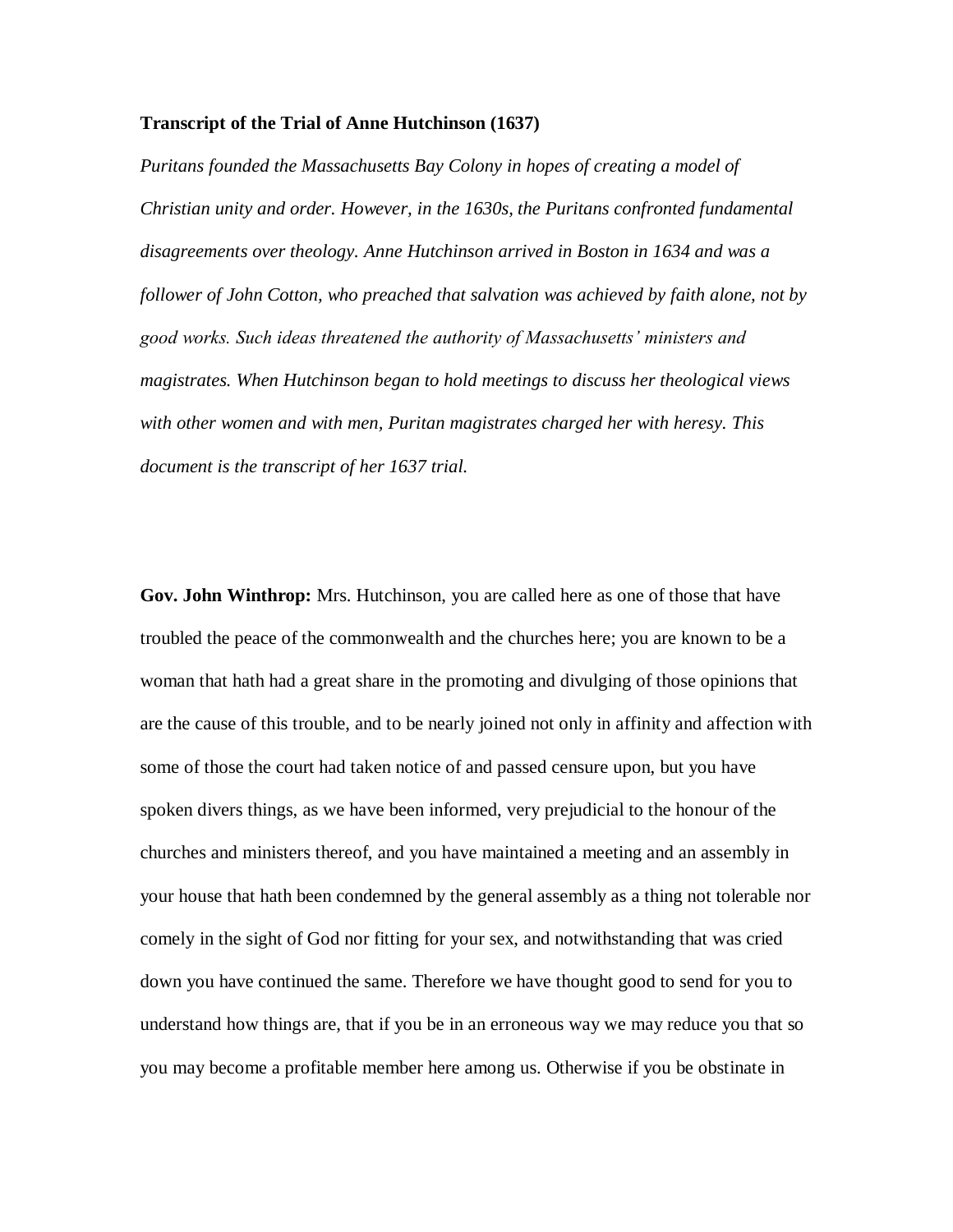your course that then the court may take such course that you may trouble us no further. Therefore I would intreat you to express whether you do assent and hold in practice to those opinions and factions that have been handled in court already, that is to say, whether you do not justify Mr. Wheelwright's sermon and the petition.

**Mrs. Anne Hutchinson:** I am called here to answer before you but I hear no things laid to my charge.

**Gov. John Winthrop:** I have told you some already and more I can tell you.

**Mrs. Anne Hutchinson:** Name one, Sir.

**Gov. John Winthrop:** Have I not named some already?

**Mrs. Anne Hutchinson:** What have I said or done?

**Gov. John Winthrop:** Why for your doings, this you did harbor and countenance those that are parties in this faction that you have heard of.

**Mrs. Anne Hutchinson:** That's matter of conscience, Sir.

**Gov. John Winthrop:** Your conscience you must keep, or it must be kept for you.

**Mrs. Anne Hutchinson:** Must not I then entertain the saints because I must keep my conscience.

**Gov. John Winthrop:** Say that one brother should commit felony or treason and come to his brother's house, if he knows him guilty and conceals him he is guilty of the same. It is his conscience to entertain him, but if his conscience comes into act in giving countenance and entertainment to him that hath broken the law he is guilty too. So if you do countenance those that are transgressors of the law you are in the same fact.

**Mrs. Anne Hutchinson:** What law do they transgress?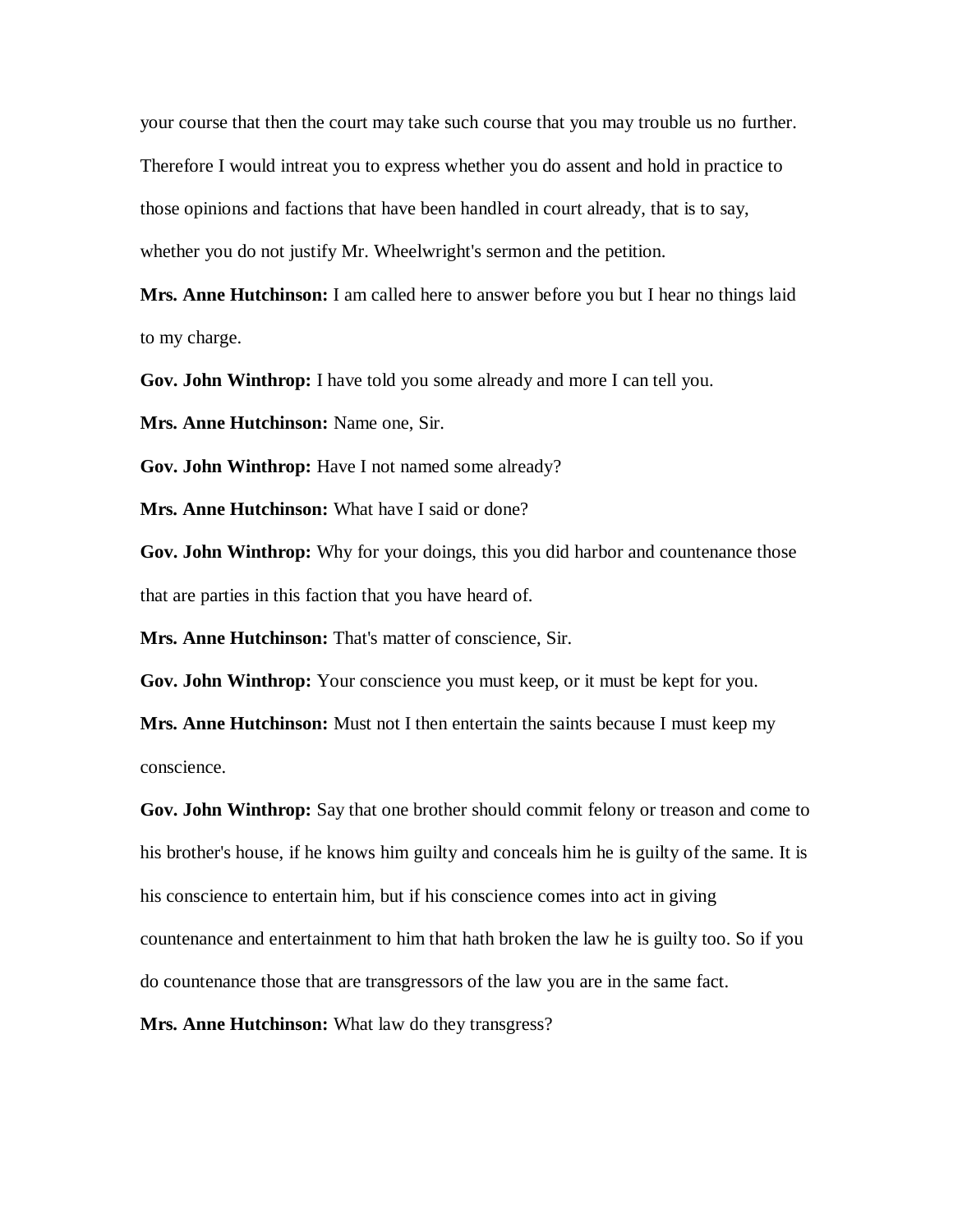**Gov. John Winthrop:** The law of God and of the state.

**Mrs. Anne Hutchinson:** In what particular?

**Gov. John Winthrop:** Why in this among the rest, whereas the Lord doth say honor thy father and thy mother.

**Mrs. Anne Hutchinson:** Ey Sir in the Lord.

**Gov. John Winthrop:** This honor you have broke in giving countenance to them.

**Mrs. Anne Hutchinson:** In entertaining those did I entertain them against any act (for there is the thing) or what God has appointed?

**Gov. John Winthrop:** You knew that Mr. Wheelwright did preach this sermon and those that countenance him in this do break a law.

**Mrs. Anne Hutchinson:** What law have I broken?

**Gov. John Winthrop:** Why the fifth commandment.

**Mrs. Anne Hutchinson:** I deny that for he [Mr. Wheelwright] saith in the Lord.

**Gov. John Winthrop:** You have joined with them in the faction.

**Mrs. Anne Hutchinson:** In what faction have I joined with them?

**Gov. John Winthrop:** In presenting the petition.

**Mrs. Anne Hutchinson:** Suppose I had set my hand to the petition. What then?

**Gov. John Winthrop:** You saw that case tried before.

**Mrs. Anne Hutchinson:** But I had not my hand to the petition.

**Gov. John Winthrop:** You have counseled them.

**Mrs. Anne Hutchinson:** Wherein?

**Gov. John Winthrop:** Why in entertaining them.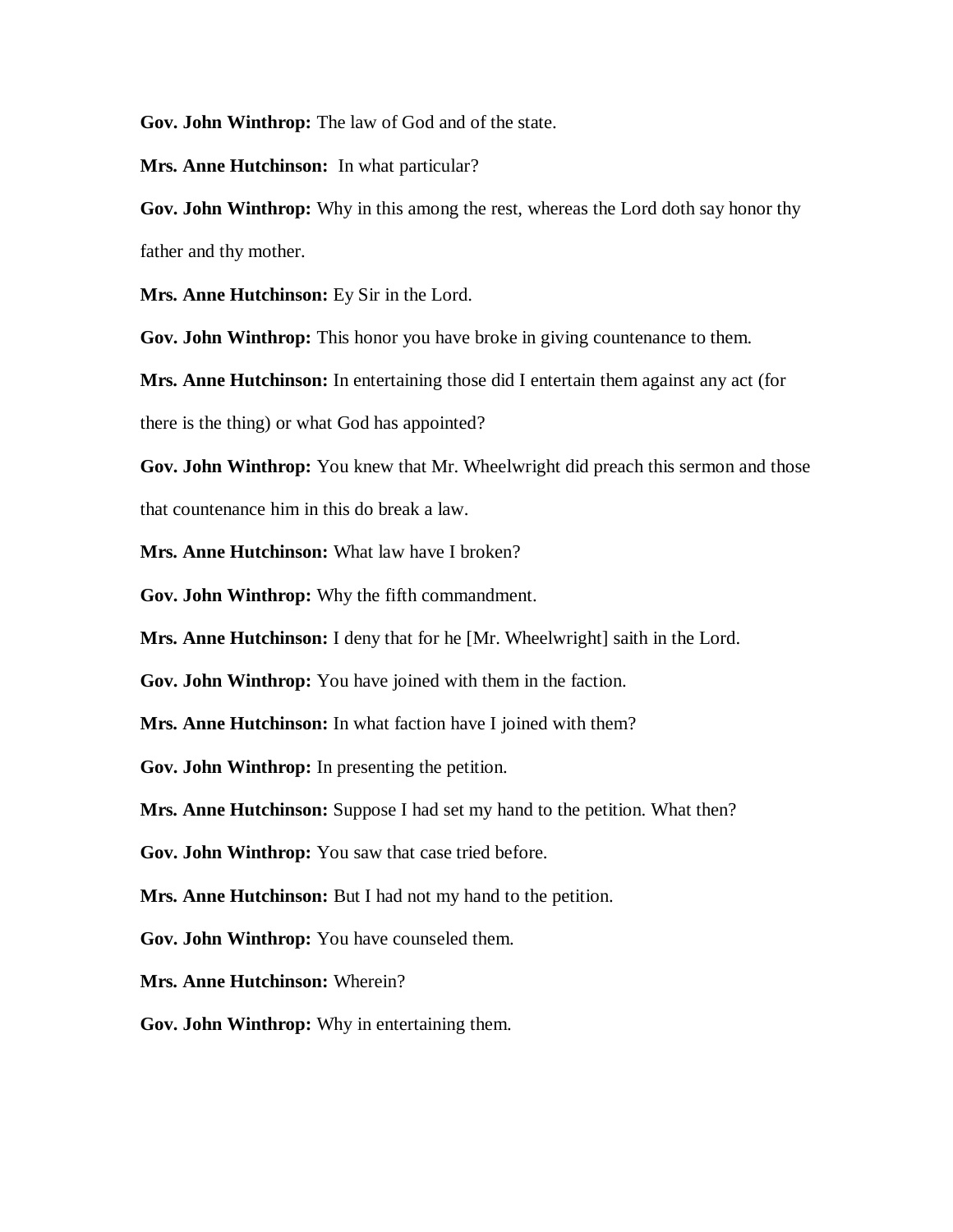**Mrs. Anne Hutchinson:** What breach of law is that, Sir?

**Gov. John Winthrop:** Why dishonoring the commonwealth, Mrs. Hutchinson.

**Mrs. Anne Hutchinson:** But put the case, Sir, that I do fear the Lord and my parents.

May not I entertain them that fear the Lord because my parents will not give me leave?

**Gov. John Winthrop:** If they be the fathers of the commonwealth, and they of another

religion, if you entertain them then you dishonor your parents and are justly punishable.

**Mrs. Anne Hutchinson:** If I entertain them, as they have dishonored their parents I do. **Gov. John Winthrop:** No but you by countenancing them above others put honor upon them.

**Mrs. Anne Hutchinson:** I may put honor upon them as the children of God and as they do honor the Lord.

**Gov. John Winthrop:** We do not mean to discourse with those of your sex but only this: you so adhere unto them and do endeavor to set forward this faction and so you do dishonor us.

**Mrs. Anne Hutchinson:** I do acknowledge no such thing. Neither do I think that I ever put any dishonor upon you.

**Gov. John Winthrop:** Why do you keep such a meeting at your house as you do every week upon a set day?

**Mrs. Anne Hutchinson:** It is lawful for me to do so, as it is all your practices, and can you find a warrant for yourself and condemn me for the same thing? The ground of my taking it up was, when I first came to this land because I did not go to such meetings as those were, it was presently reported that I did not allow of such meetings but held them unlawful and therefore in that regard they said I was proud and did despise all ordinances.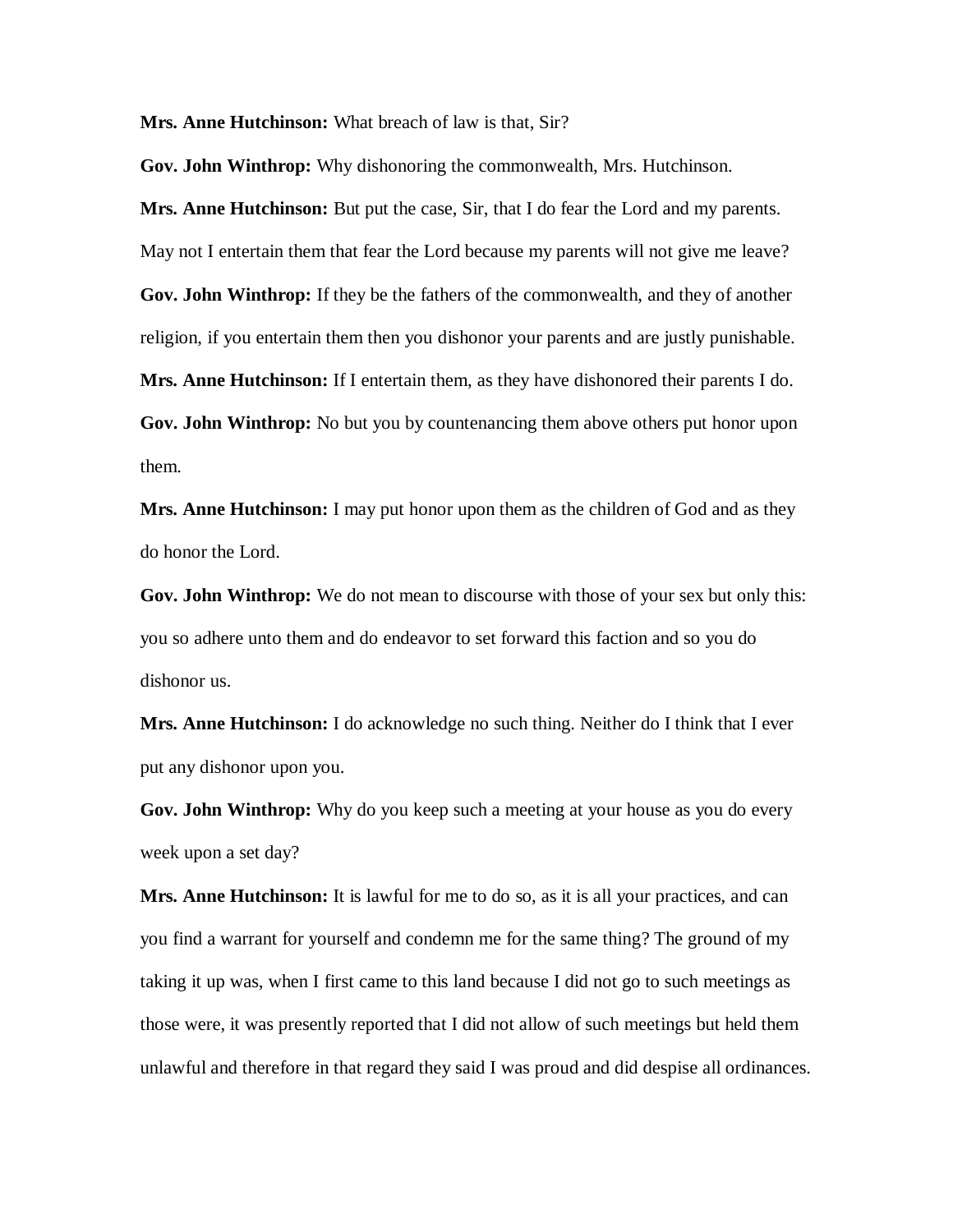Upon that a friend came unto me and told me of it and I to prevent such aspersions took it up, but it was in practice before I came. Therefore I was not the first.

**Gov. John Winthrop:** ...By what warrant do you continue such a course?

**Mrs. Anne Hutchinson:** I conceive there lies a clear rule in Titus that the elder women should instruct the younger and then I must have a time wherein I must do it.

**Gov. John Winthrop:** All this I grant you, I grant you a time for it, but what is this to the purpose that you Mrs. Hutchinson must call a company together from their callings to come to be taught of you?

**Mrs. Anne Hutchinson:** If you look upon the rule in Titus it is a rule to me. If you convince me that it is no rule I shall yield.

**Gov. John Winthrop:** You know that there is no rule that crosses another, but this rule crosses that in the Corinthians. But you must take it in this sense that elder women must instruct the younger about their business and to love their husbands and not to make them to clash Mrs. Hutchinson...

**Mrs. Anne Hutchinson:** Will it please you to answer me this and to give me a rule for then I will willingly submit to any truth, Mrs. Hutchinson If any come to my house to be instructed in the ways of God what rule have I to put them away?.... Do you think it not lawful for me to teach women and why do you call me to teach the court?

**Gov. John Winthrop:** We do not call you to teach the court but to lay open yourself....

**Gov. John Winthrop:** Your course is not to be suffered for. Besides that we find such a course as this to be greatly prejudicial to the state. Besides the occasion that it is to seduce many honest persons that are called to those meetings and your opinions and your opinions being known to be different from the word of God may seduce many simple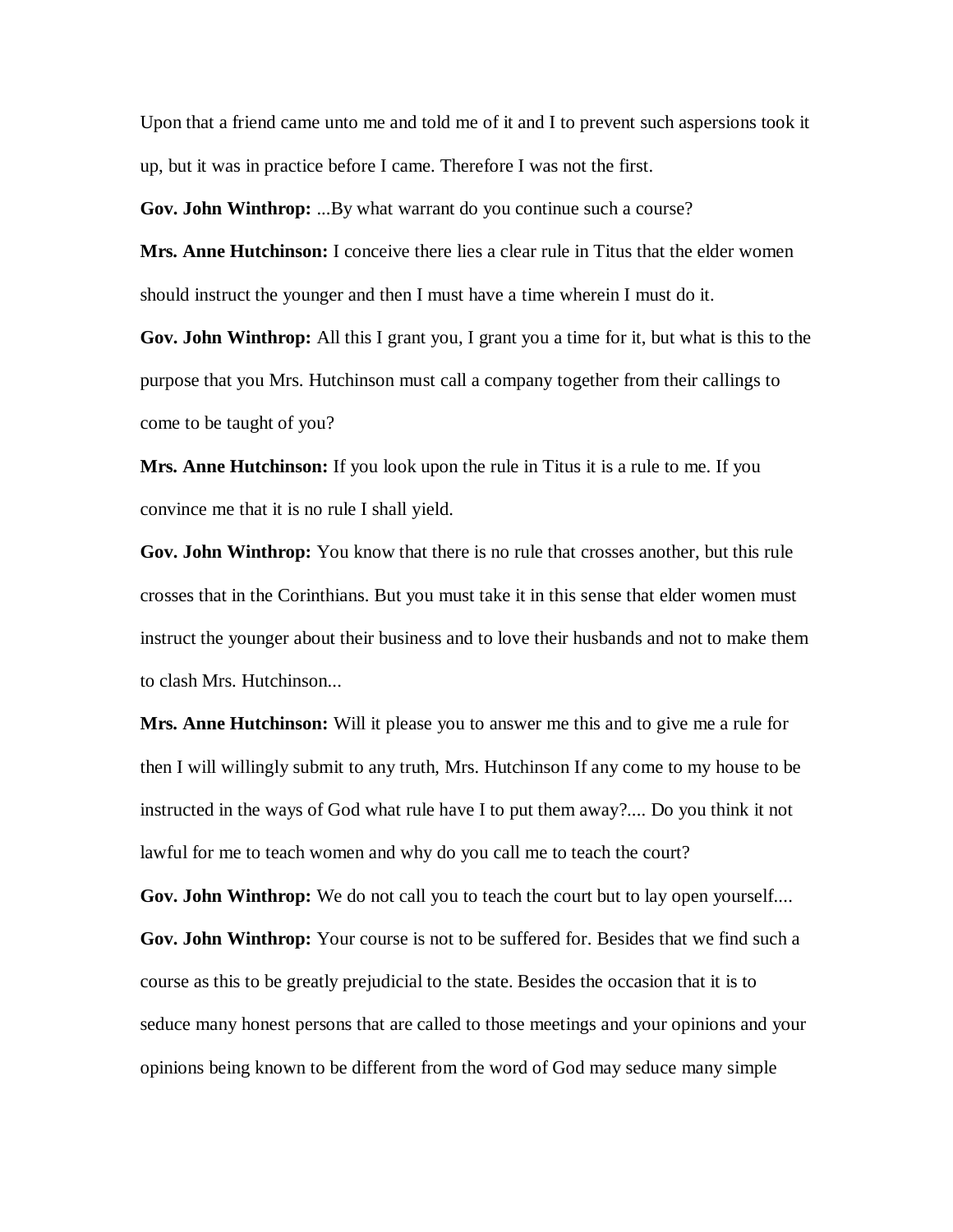souls that resort unto you. Besides that the occasion which hath come of late hath come from none but such as have frequented your meetings, so that now they are flown off from magistrates and ministers and since they have come to you. And besides that it will not well stand with the commonwealth that families should be neglected for so many neighbors and dames and so much time spent. We see no rule of God for this. We see not that any should have authority to set up any other exercises besides what authority hath already set up and so what hurt comes of this you will be guilty of and we for suffering you.

**Mrs. Anne Hutchinson:** Sir, I do not believe that to be so.

**Gov. John Winthrop:** Well, we see how it is. We must therefore put it away from you or restrain you from maintaining this course.

**Mrs. Anne Hutchinson:** If you have a rule for it from God's word you may.

**Gov. John Winthrop:** We are your judges, and not you ours and we must compel you to it.

**Mrs. Anne Hutchinson:** If it please you by authority to put it down I will freely let you for I am subject to your authority....

**Deputy Gov. Thomas Dudley:** I would go a little higher with Mrs. Hutchinson. About three years ago we were all in peace. Mrs. Hutchinson, from that time she came hath made a disturbance, and some that came over with her in the ship did inform me what she was as soon as she was landed. I being then in place dealt with the pastor and teacher of Boston and desired them to enquire of her, and then I was satisfied that she held nothing different from us. But within half a year after, she had vented divers of her strange opinions and had made parties in the country, and at length it comes that Mr. Cotton and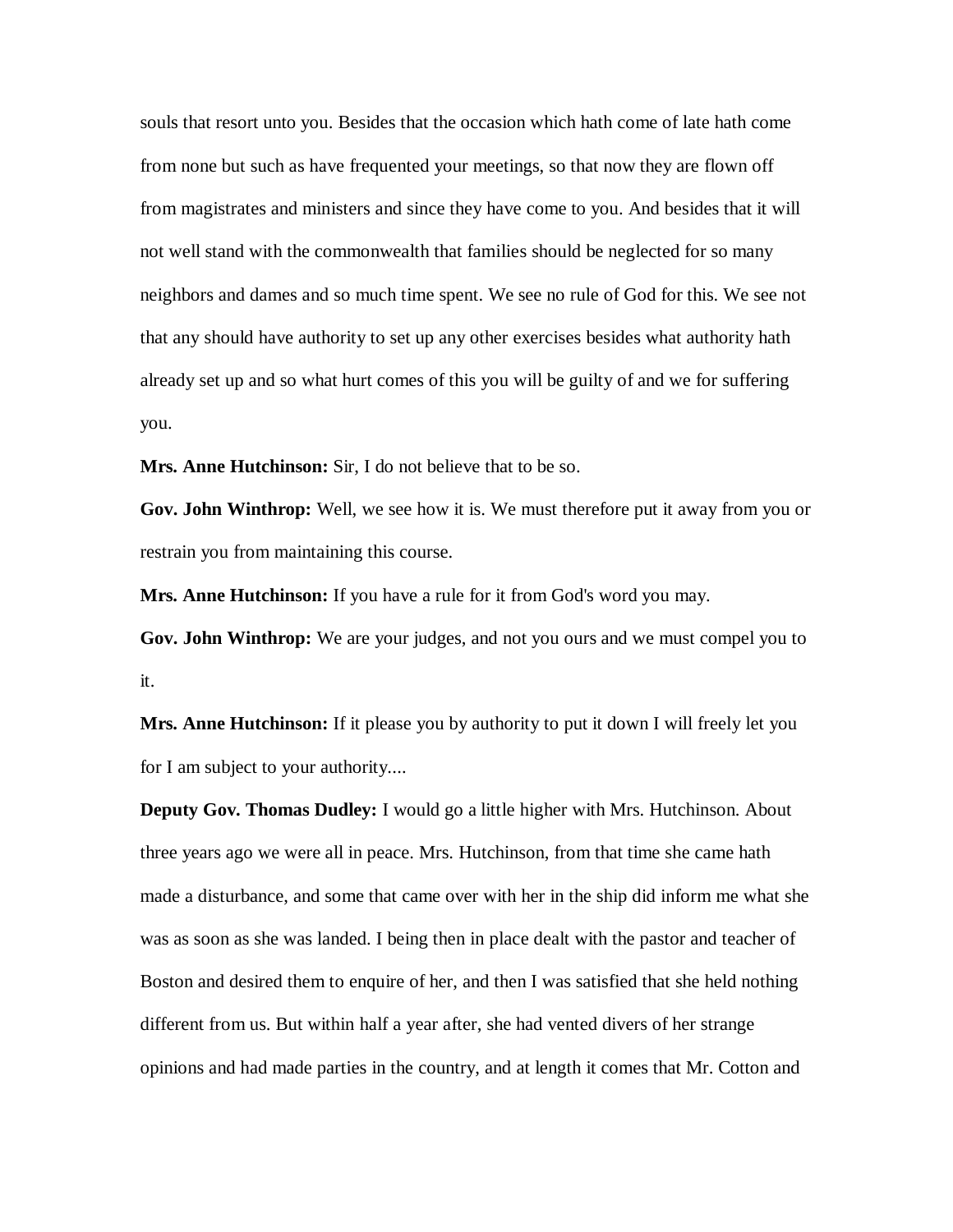Mr. Vane were of her judgment, but Mr. Cotton had cleared himself that he was not of that mind.

But now it appears by this woman's meeting that Mrs. Hutchinson hath so forestalled the minds of many by their resort to her meeting that now she hath a potent party in the country. Now if all these things have endangered us as from that foundation and if she in particular hath disparaged all our ministers in the land that they have preached a covenant of works, and only Mr. Cotton a covenant of grace, why this is not to be suffered, and therefore being driven to the foundation and it being found that Mrs. Hutchinson is she that hath depraved all the ministers and hath been the cause of what is fallen out, why we must take away the foundation and the building will fall.

**Mrs. Anne Hutchinson:** I pray, Sir, prove it that I said they preached nothing but a covenant of works.

**Dep. Gov. Thomas Dudley:** Nothing but a covenant of works. Why a Jesuit may preach truth sometimes.

**Mrs. Anne Hutchinson:** Did I ever say they preached a covenant of works then?

**Dep. Gov. Thomas Dudley:** If they do not preach a covenant of grace clearly, then they preach a covenant of works.

**Mrs. Anne Hutchinson:** No, Sir. One may preach a covenant of grace more clearly than another, so I said....

**Dep. Gov. Thomas Dudley:** When they do preach a covenant of works do they preach truth?

**Mrs. Anne Hutchinson:** Yes, Sir. But when they preach a covenant of works for salvation, that is not truth.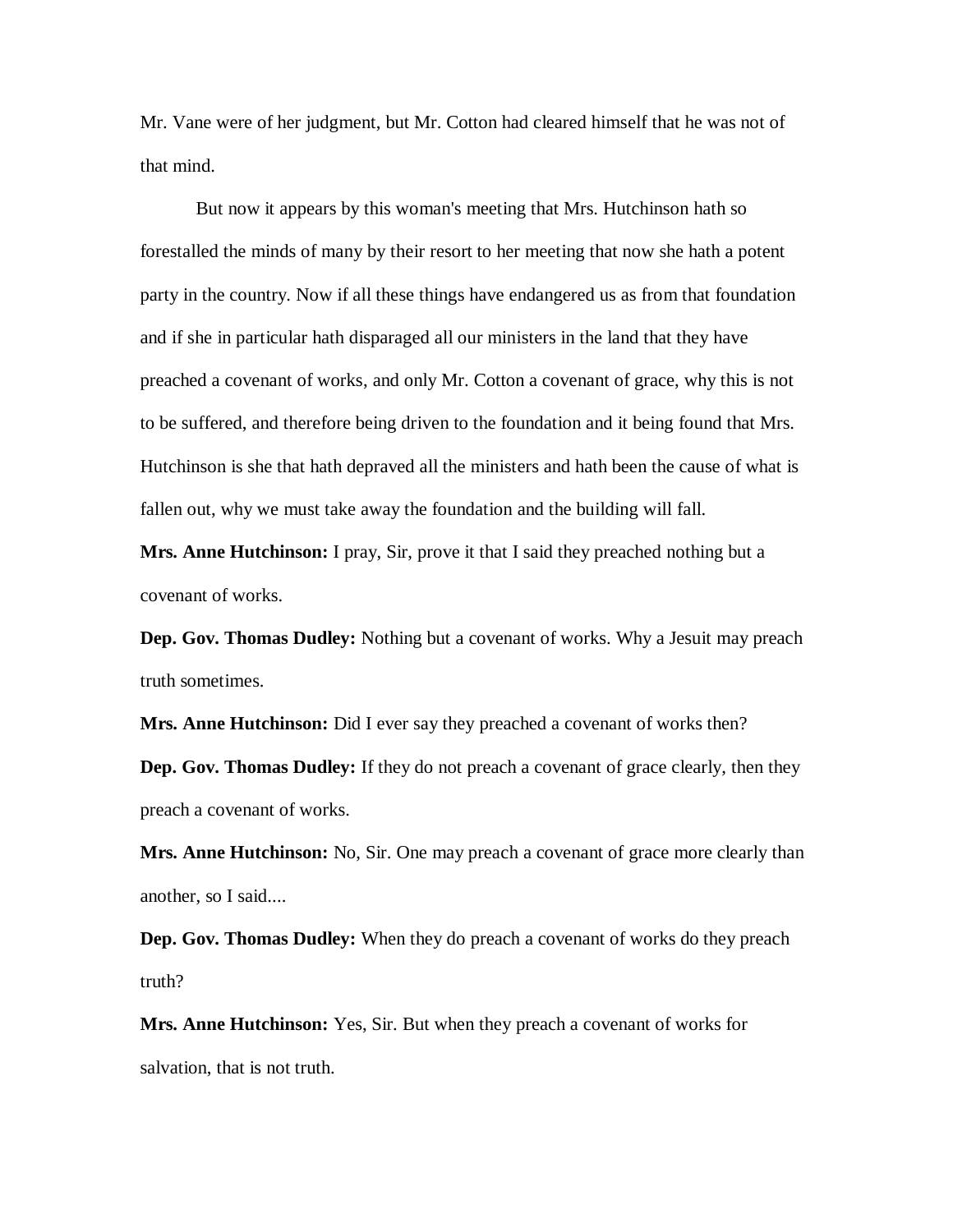**Dep. Gov. Thomas Dudley:** I do but ask you this: when the ministers do preach a covenant of works do they preach a way of salvation?

**Mrs. Anne Hutchinson:** I did not come hither to answer questions of that sort.

**Dep. Gov. Thomas Dudley:** Because you will deny the thing.

**Mrs. Anne Hutchinson:** Ey, but that is to be proved first.

**Dep. Gov. Thomas Dudley:** I will make it plain that you did say that the ministers did preach a covenant of works.

**Mrs. Anne Hutchinson:** I deny that.

**Dep. Gov. Thomas Dudley:** And that you said they were not able ministers of the New Testament, but Mr. Cotton only.

**Mrs. Anne Hutchinson:** If ever I spake that I proved it by God's word.

**Court:** Very well, very well.

**Mrs. Anne Hutchinson:** If one shall come unto me in private, and desire me seriously to tell them what I thought of such an one, I must either speak false or true in my answer.

**Dep. Gov. Thomas Dudley:** Likewise I will prove this that you said the gospel in the letter and words holds forth nothing but a covenant of works and that all that do not hold as you do are in a covenant of works.

**Mrs. Anne Hutchinson:** I deny this for if I should so say I should speak against my own judgment....

**Mr. Hugh Peters:** That which concerns us to speak unto, as yet we are sparing in, unless the court command us to speak, then we shall answer to Mrs. Hutchinson notwithstanding our brethren are very unwilling to answer.

*[The Governor says to do so. Six ministers then testify to the particular charges and that*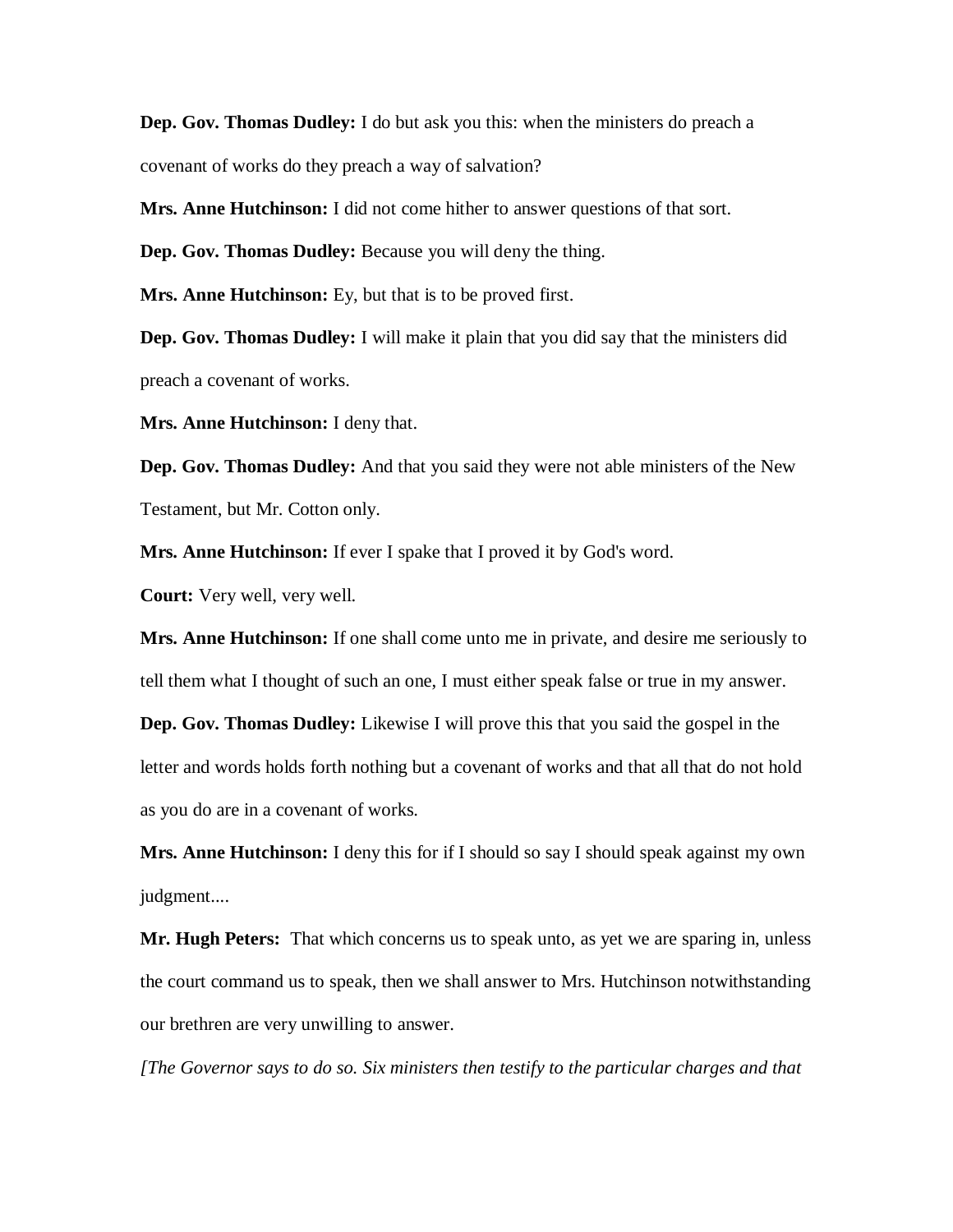*she was "not only difficult in her opinions, but also of an intemperate spirit."]*

**Mr. Hugh Peters:**.... [I asked her] What difference do you conceive to be between your teacher and us?... Briefly, she told me there was a wide and broad difference.... He preaches the covenant of grace and you the covenant of works, and that you are not able ministers of the New Testament and know no more than the apostles did before the resurrection of Christ. I did then put it to her, What do you conceive of such a brother? She answered he had not the seal of the spirit.

**Mrs. Anne Hutchinson:** If our pastor would shew his writings you should see what I said, and that many things are not so as is reported.

**Mr. Wilson:** ...what is written I will avouch Hutchinson.

*[Mr. Weld agrees that Peters related Hutchinson's words accurately]*

**Mr. Phillips:** *[after agreeing that Peters related Hutchinson's words accurately]*

Then I asked her of myself (being she spake rashly of them all) because she never heard me at all. She likewise said that we were not able ministers of the New Testament and her reason was because we were not sealed.

**Mr. Simmes:** Agrees that Peters related Hutchinson's words accurately

**Mr. Shephard:** Also to Same.

*[Mr. Eliot agrees that Peters related Hutchinson's words accurately]*

**Dep. Gov. Thomas Dudley:** I called these witnesses and you deny them. You see they have proved this and you deny this, but it is clear. You say they preached a covenant of works and that they were not able ministers of the New Testament; now there are two other things that you did affirm which were that the scriptures in the letter of them held forth nothing but a covenant of works and likewise that those that were under a covenant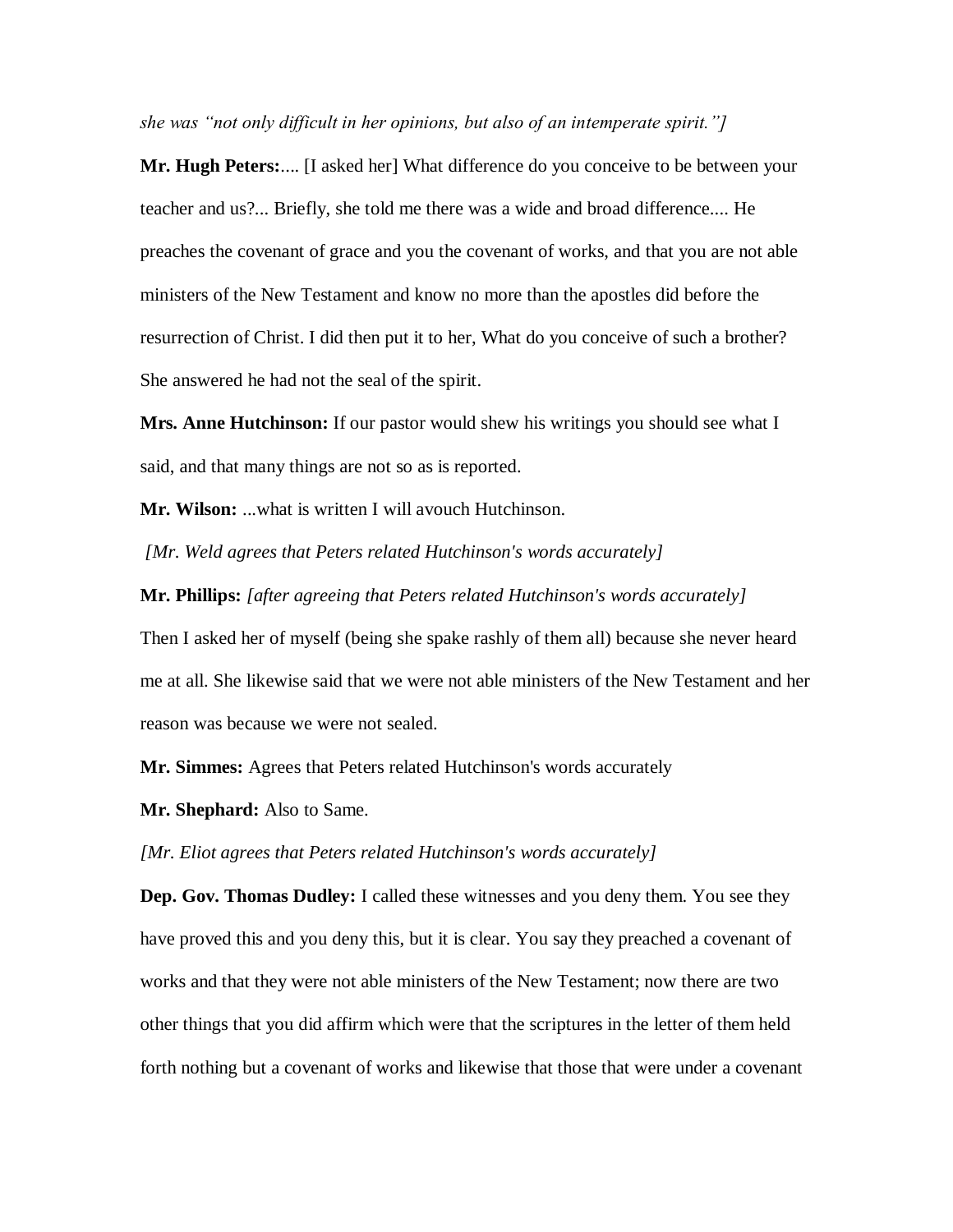of works cannot be saved.

**Mrs. Anne Hutchinson:** Prove that I said so.

**Gov. John Winthrop:** Did you say so?

**Mrs. Anne Hutchinson:** No, Sir, it is your conclusion.

**Dep. Gov. Thomas Dudley:** What do I do charging of you if you deny what is so fully proved?

**Gov. John Winthrop:** Here are six undeniable ministers who say it is true and yet you deny that you did say that they preach a covenant of works and that they were not able ministers of the gospel, and it appears plainly that you have spoken it, and whereas you say that it was drawn from you in a way of friendship, you did profess then that it was out of conscience that you spake....

**Mrs. Anne Hutchinson:** ...They thought that I did conceive there was a difference between them and Mr. Cotton.... I might say they might preach a covenant of works as did the apostles, but to preach a covenant of works and to be under a covenant of works is another business.

**Dep. Gov. Thomas Dudley:** There have been six witnesses to prove this and yet you deny it.

*[He then mentions a seventh witness, Mr. Nathaniel Ward.]*

**Mrs. Anne Hutchinson:** I acknowledge using the words of the apostle to the Corinthians unto him, (Mr. Ward) that they that were ministers of the letter and not the spirit did preach a covenant of works.

**Gov. John Winthrop:** Mrs. Hutchinson, the court you see hath laboured to bring you to acknowledge the error of your way that so you might be reduced, the time grows late, we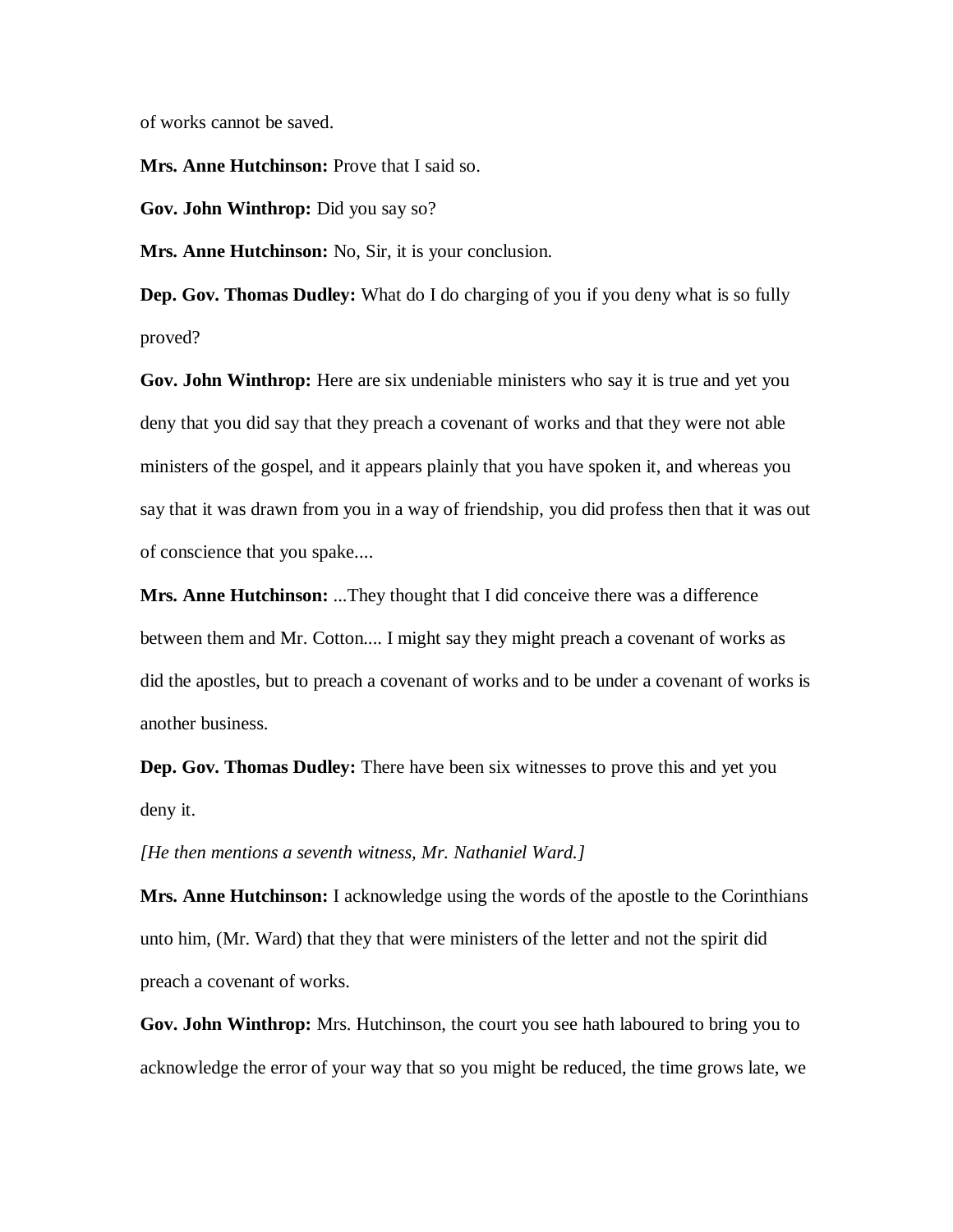shall therefore give you a little more time to consider of it and therefore desire that you attend the court again in the morning.

## *[The next morning]*

**Gov. John Winthrop:** We proceeded... as far as we could... There were divers things laid to her charge: her ordinary meetings about religious exercises, her speeches in derogation of the ministers among us, and the weakening of the hands and hearts of the people towards them. Here was sufficient proof made of that which she was accused of, in that point concerning the ministers and their ministry, as that they did preach a covenant of works when others did preach a covenant of grace, and that they were not able ministers of the New Testament, and that they had not the seal of the spirit, and this was spoken not as was pretended out of private conference, but out of conscience and warrant from scripture alleged the fear of man is a snare and seeing God had given her a calling to it she would freely speak. Some other speeches she used, as that the letter of the scripture held forth a covenant of works, and this is offered to be proved by probable grounds....

*[Discussion of whether the witnesses should be recalled and made swear an oath, as Mrs. Hutchinson desired, is resolved against doing so]*

**Gov. John Winthrop:** I see no necessity of an oath in this thing seeing it is true and the substance of the matter confirmed by divers, yet that all may be satisfied, if the elders will take an oath they shall have it given them....

**Mrs. Anne Hutchinson:** After that they have taken an oath I will make good what I say. **Gov. John Winthrop:** Let us state the case, and then we may know what to do. That which is laid to Mrs. Hutchinson charge is that, that she hath traduced the magistrates and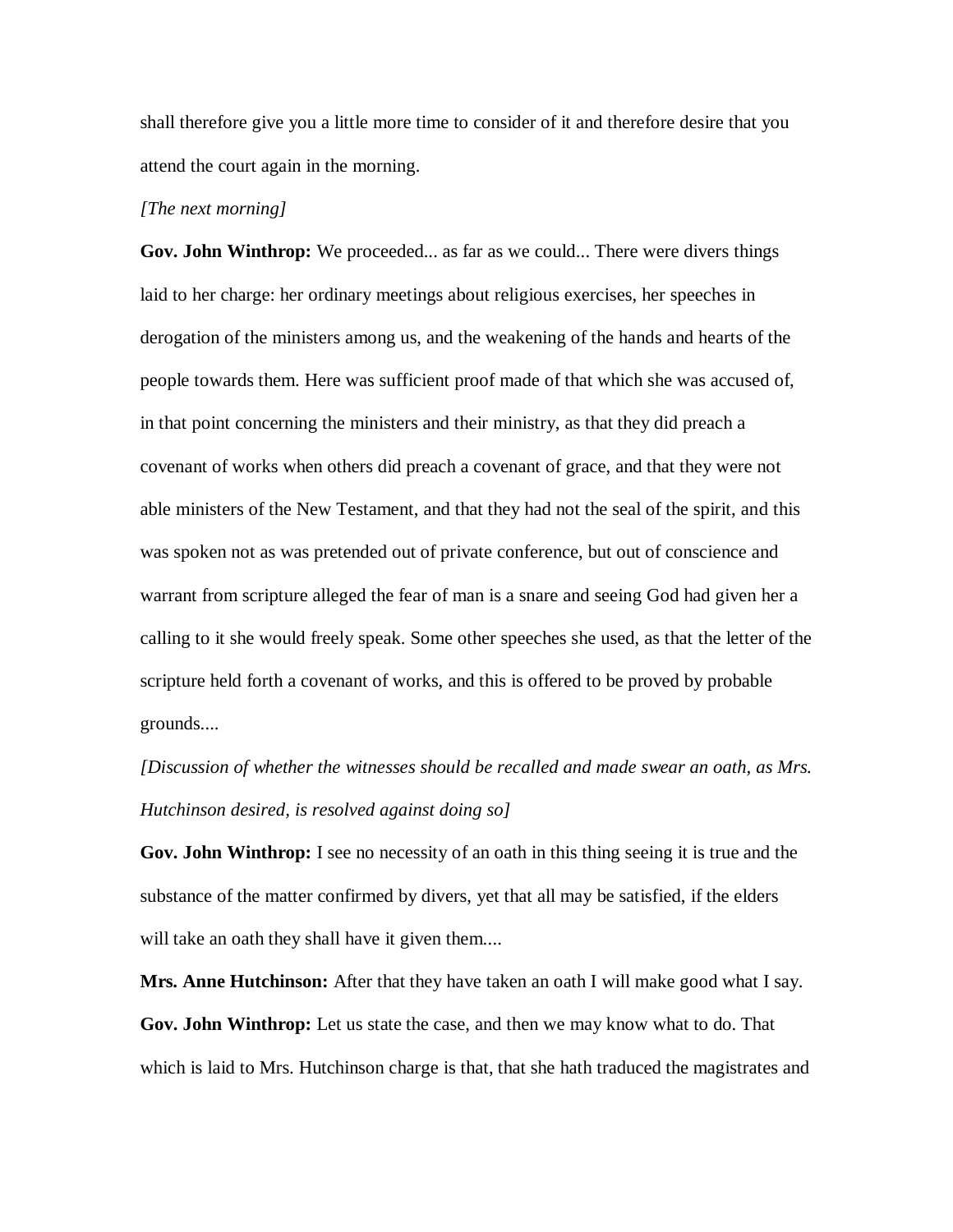ministers of this jurisdiction, that she hath said the ministers preached a covenant of works and Mr. Cotton a covenant of grace, and that they were not able ministers of the gospel, and she excuses it that she made it a private conference and with a promise of secrecy, &c. Now this is charged upon her, and they therefore sent for her seeing she made it her table talk, and then she said the fear of man was a snare and therefore she would not be affeared of them....

**Dep. Gov. Thomas Dudley:** Let her witnesses be called.

**Gov. John Winthrop:** Who be they?

**Mrs. Anne Hutchinson:** Mr. Leverett and our teacher and Mr. Coggeshall.

**Gov. John Winthrop:** Mr. Coggeshall was not present.

**Mr. Coggeshall:** Yes, but I was. Only I desired to be silent till I should be called.

**Gov. John Winthrop:** Will you, Mr. Coggeshall, say that she did not say so?

**Mr. Coggeshall:** Yes, I dare say that she did not say all that which they lay against her.

**Mr. Peters:** How dare you look into the court to say such a word?

**Mr. Coggeshall:** Mr. Peters takes upon him to forbid me. I shall be silent.

**Mr. Stoughton (assistant of the Court):** Ey, but she intended this that they say.

**Gov. John Winthrop:** Well, Mr. Leverett, what were the words? I pray, speak.

**Mr. Leverett:** To my best remembrance when the elders did send for her, Mr. Peters did with much vehemency and intreaty urge her to tell what difference there was between Mr. Cotton and them, and upon his urging of her she said "The fear of man is a snare, but they that trust upon the Lord shall be safe." And being asked wherein the difference was, she answered that they did not preach a covenant of grace so clearly as Mr. Cotton did, and she gave this reason of it: because that as the apostles were for a time without the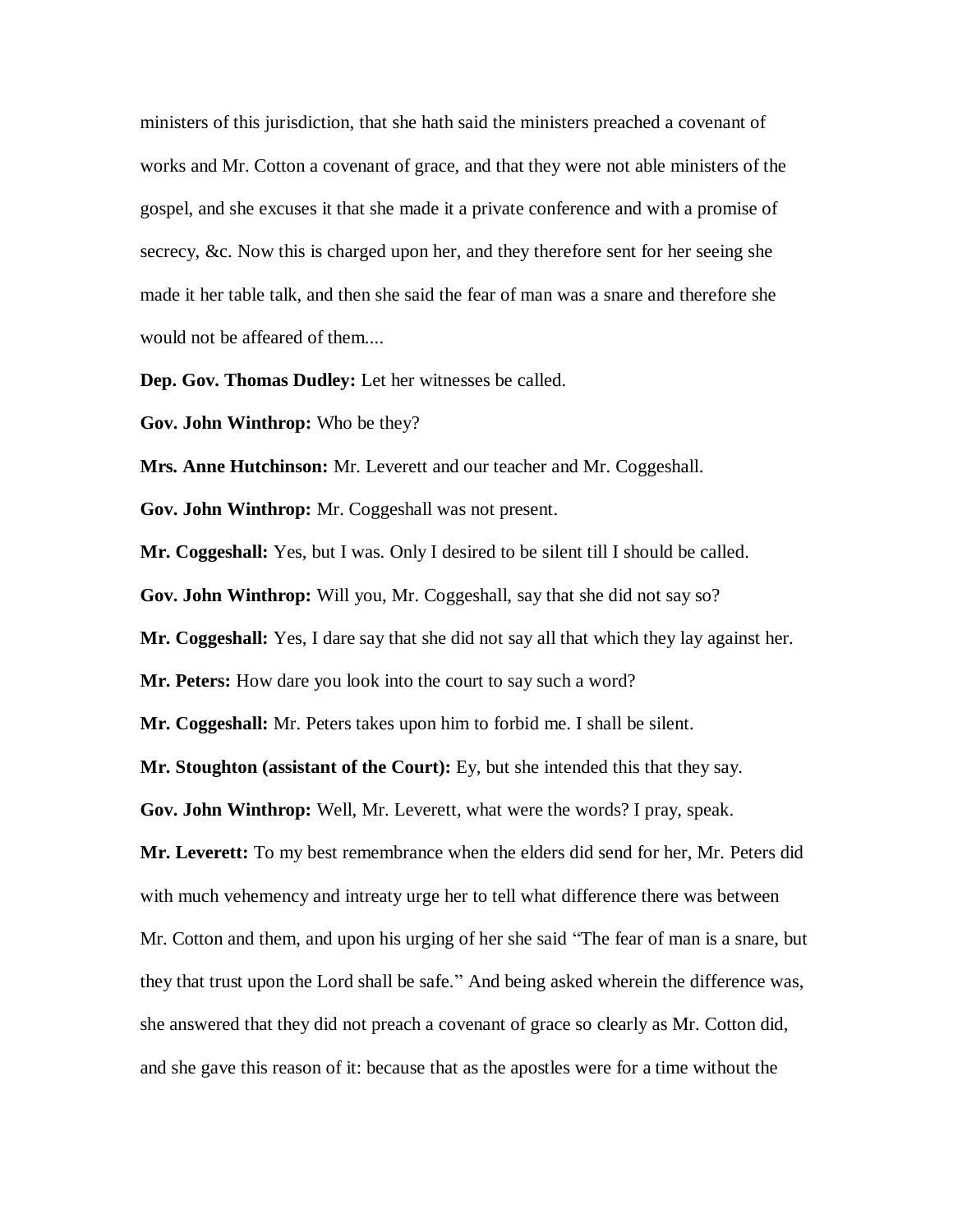spirit so until they had received the witness of the spirit they could not preach a covenant of grace so clearly.

**Gov. John Winthrop:** Don't you remember that she said they were not able ministers of the New Testament?

**Mrs. Anne Hutchinson:** Mr. Weld and I had an hour's discourse at the window and then I spake that, if I spake it...

**Gov. John Winthrop:** Mr. Cotton, the court desires that you declare what you do remember of the conference which was at the time and is now in question.

**Mr. Cotton:** I did not think I should be called to bear witness in this cause and therefore did not labor to call to remembrance what was done; but the greatest passage that took impression upon me was to this purpose. The elders spake that they had heard that she had spoken some condemning words of their ministry, and among other things they did first pray her to answer wherein she thought their ministry did differ from mine. How the comparison sprang I am ignorant, but sorry I was that any comparison should be between me and my brethren and uncomfortable it was. She told them to this purpose that they did not hold forth a covenant of grace as I did. But wherein did we differ? Why she said that they did not hold forth the seal of the spirit as he doth. Where is the difference there? Say they, why saith she, speaking to one or other of them, I know not to whom.

You preach of the seal of the spirit upon a work and he upon free grace without a work or without respect to a work; he preaches the seal of the spirit upon free grace and you upon a work. I told her I was very sorry that she put comparisons between my ministry and theirs, for she had said more than I could myself, and rather I had that she had put us in fellowship with them and not have made that discrepancy. She said, she found the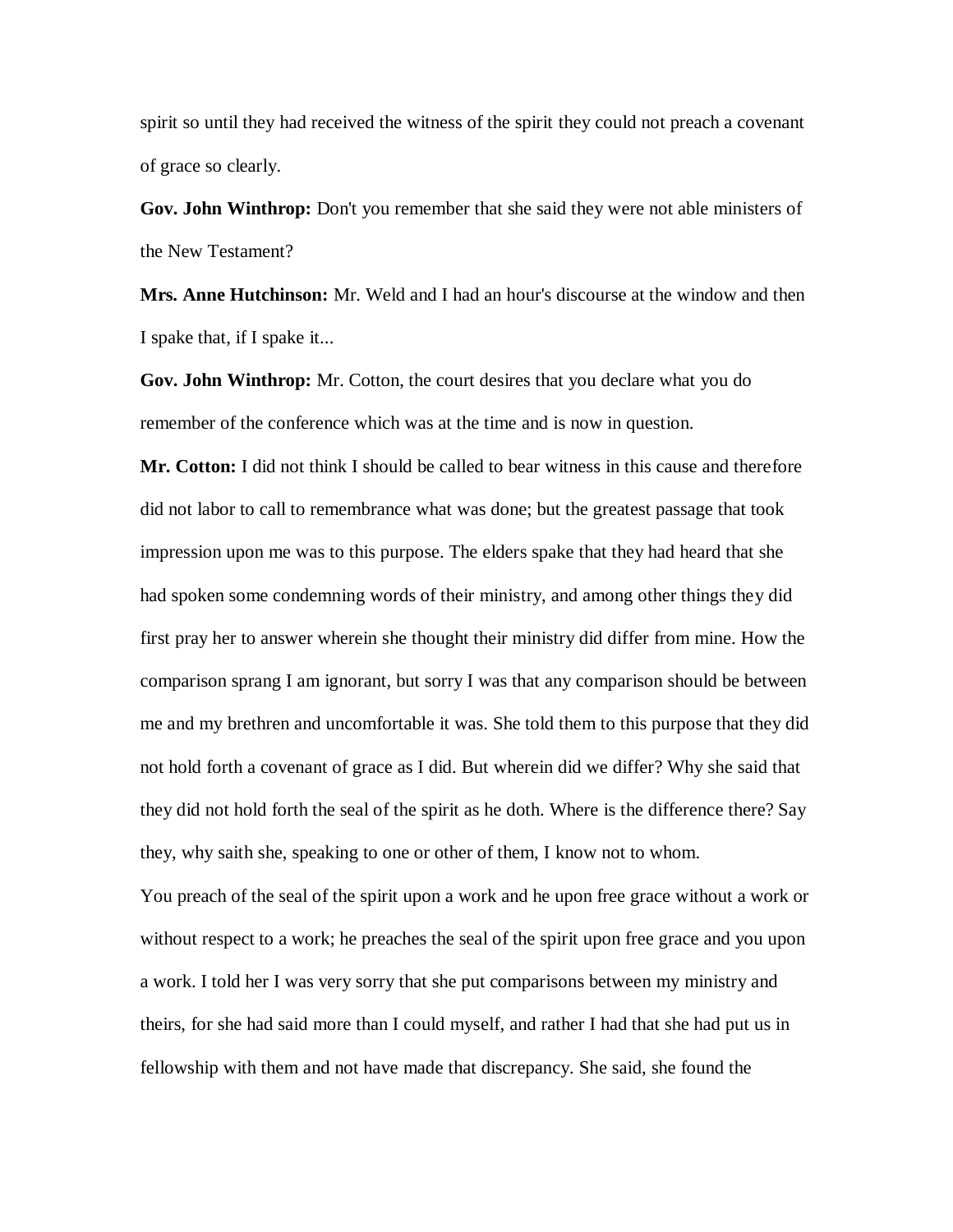difference.

This was the sum of the difference, nor did it seem to be so ill taken as it is and our brethren did say also that they would not so easily believe reports as they had done and withal mentioned that they would speak no more of it, some of them did; and afterwards some of them did say they were less satisfied than before. And I must say that I did not find her saying that they were under a covenant of works, nor that she said they did preach a covenant of works.

*[Discussion between Rev. John Cotton, trying to defend Mrs. Hutchinson, and Mr. Peters, about exactly what Mrs. Hutchinson said]*

**Mrs. Anne Hutchinson:** If you please to give me leave I shall give you the ground of what I know to be true. Being much troubled to see the falseness of the constitution of the Church of England, I had like to have turned Separatist. Whereupon I kept a day of solemn humiliation and pondering of the thing; this scripture was brought unto me—he that denies Jesus Christ to be come in the flesh is antichrist. This I considered of and in considering found that the papists did not deny him to be come in the flesh, nor we did not deny him—who then was antichrist? Was the Turk antichrist only? The Lord knows that I could not open scripture; he must by his prophetical office open it unto me. So after that being unsatisfied in the thing, the Lord was pleased to bring this scripture out of the Hebrews. He that denies the testament denies the testator, and in this did open unto me and give me to see that those which did not teach the new covenant had the spirit of antichrist, and upon this he did discover the ministry unto me; and ever since, I bless the Lord, he hath let me see which was the clear ministry and which the wrong.

Since that time I confess I have been more choice and he hath left me to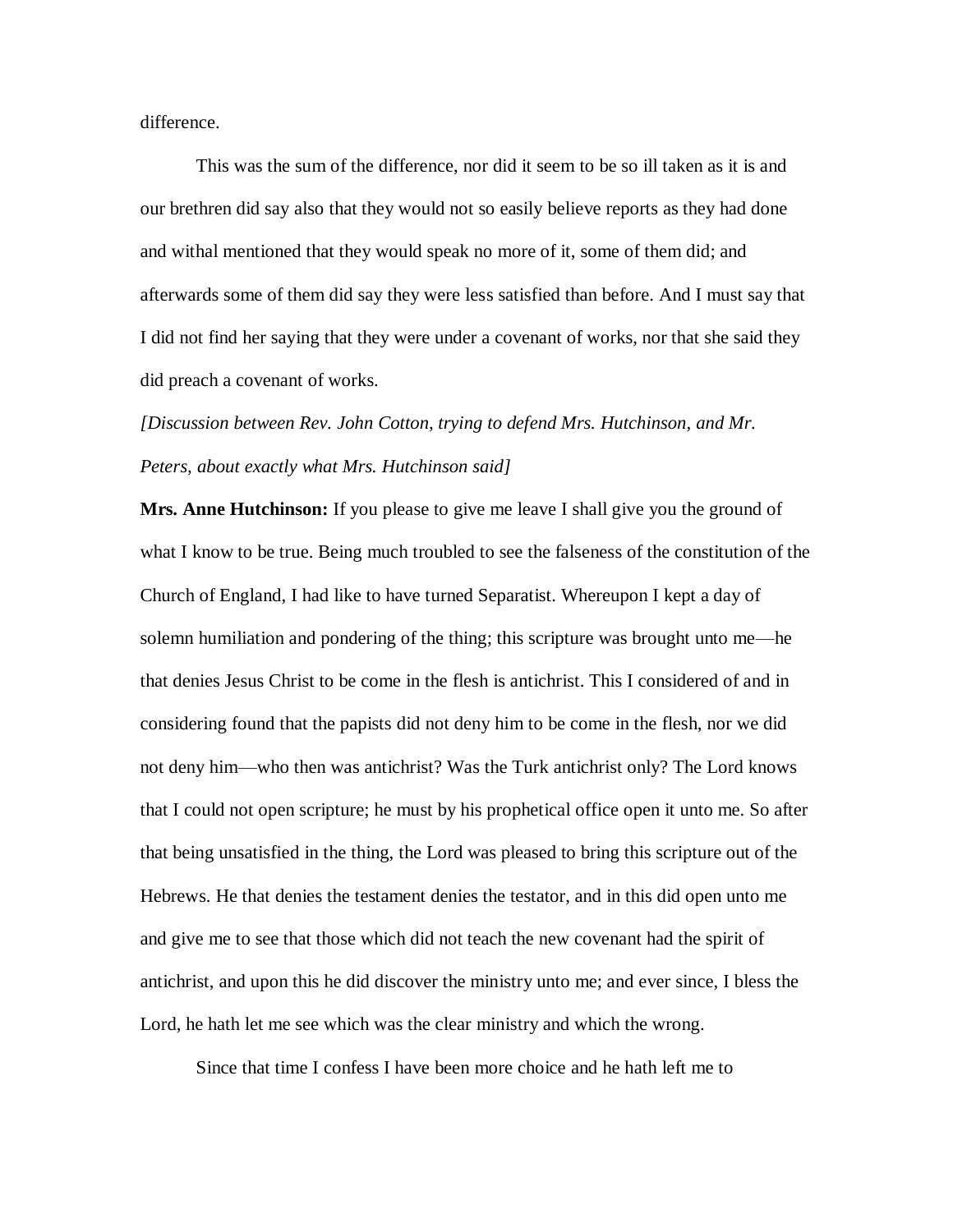distinguish between the voice of my beloved and the voice of Moses, the voice of John the Baptist and the voice of antichrist, for all those voices are spoken of in scripture. Now if you do condemn me for speaking what in my conscience I know to be truth I must commit myself unto the Lord.

**Mr. Nowel (assistant to the Court):** How do you know that was the spirit?

**Mrs. Anne Hutchinson:** How did Abraham know that it was God that bid him offer his son, being a breach of the sixth commandment?

**Dep. Gov. Thomas Dudley:** By an immediate voice.

**Mrs. Anne Hutchinson:** So to me by an immediate revelation.

**Dep. Gov. Thomas Dudley:** How! an immediate revelation.

**Mrs. Anne Hutchinson:** By the voice of his own spirit to my soul. I will give you another scripture, Jeremiah 46: 27-28—out of which the Lord showed me what he would do for me and the rest of his servants. But after he was pleased to reveal himself to me I did presently, like Abraham, run to Hagar. And after that he did let me see the atheism of my own heart, for which I begged of the Lord that it might not remain in my heart, and being thus, he did show me this (a twelvemonth after) which I told you of before....

Therefore, I desire you to look to it, for you see this scripture fulfilled this day and therefore I desire you as you tender the Lord and the church and commonwealth to consider and look what you do.

You have power over my body but the Lord Jesus hath power over my body and soul; and assure yourselves thus much, you do as much as in you lies to put the Lord Jesus Christ from you, and if you go on in this course you begin, you will bring a curse upon you and your posterity, and the mouth of the Lord hath spoken it.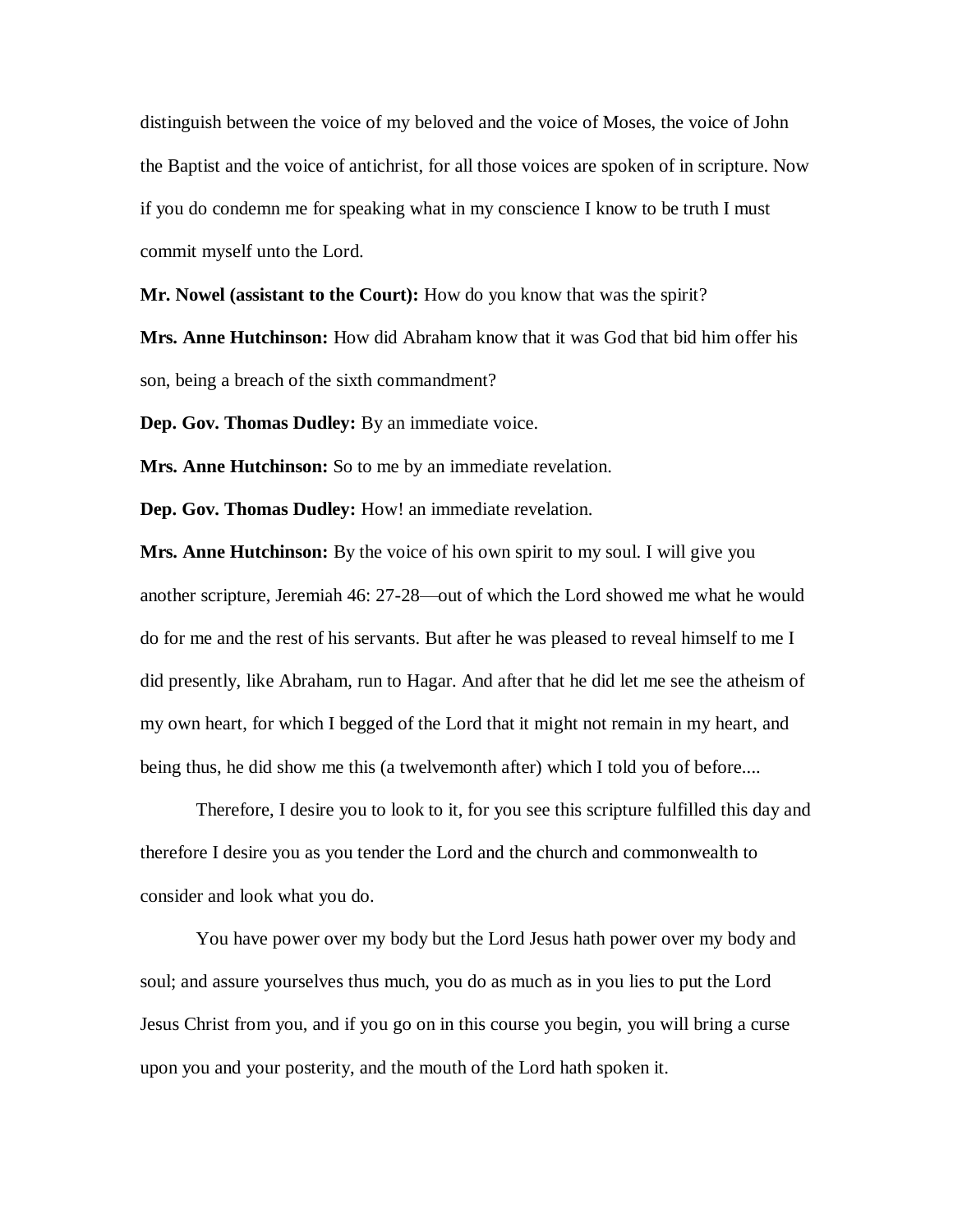**Dep. Gov. Thomas Dudley:** What is the scripture she brings?

**Mr. Stoughton (assistant to the Court):** Behold I turn away from you.

**Mrs. Anne Hutchinson:** But now having seen him which is invisible I fear not what man can do unto me.

**Gov. John Winthrop:** Daniel was delivered by miracle; do you think to be deliver'd so too?

**Mrs. Anne Hutchinson:** I do here speak it before the court. I look that the Lord should deliver me by his providence.... (because God had said to her) though I should meet with affliction, yet I am the same God that delivered Daniel out of the lion's den, I will also deliver thee.

**Mr. Harlakenden (assistant to the Court):** I may read scripture and the most glorious hypocrite may read them and yet go down to hell.

**Mrs. Anne Hutchinson:** It may be so....

**Gov. John Winthrop:** I am persuaded that the revelation she brings forth is delusion. **[Trial transcript reads:]** All the court but some two or three ministers cry out, we all believe it—we all believe it.

**Gov. John Winthrop:** The court hath already declared themselves satisfied concerning the things you hear, and concerning the troublesomeness of her spirit and the danger of her course amongst us, which is not to be suffered. Therefore if it be the mind of the court that Mrs. Hutchinson for these things that appear before us is unfit for our society, and if it be the mind of the court that she shall be banished out of our liberties and imprisoned till she be sent away, let them hold up their hands.

(All but three did so.)